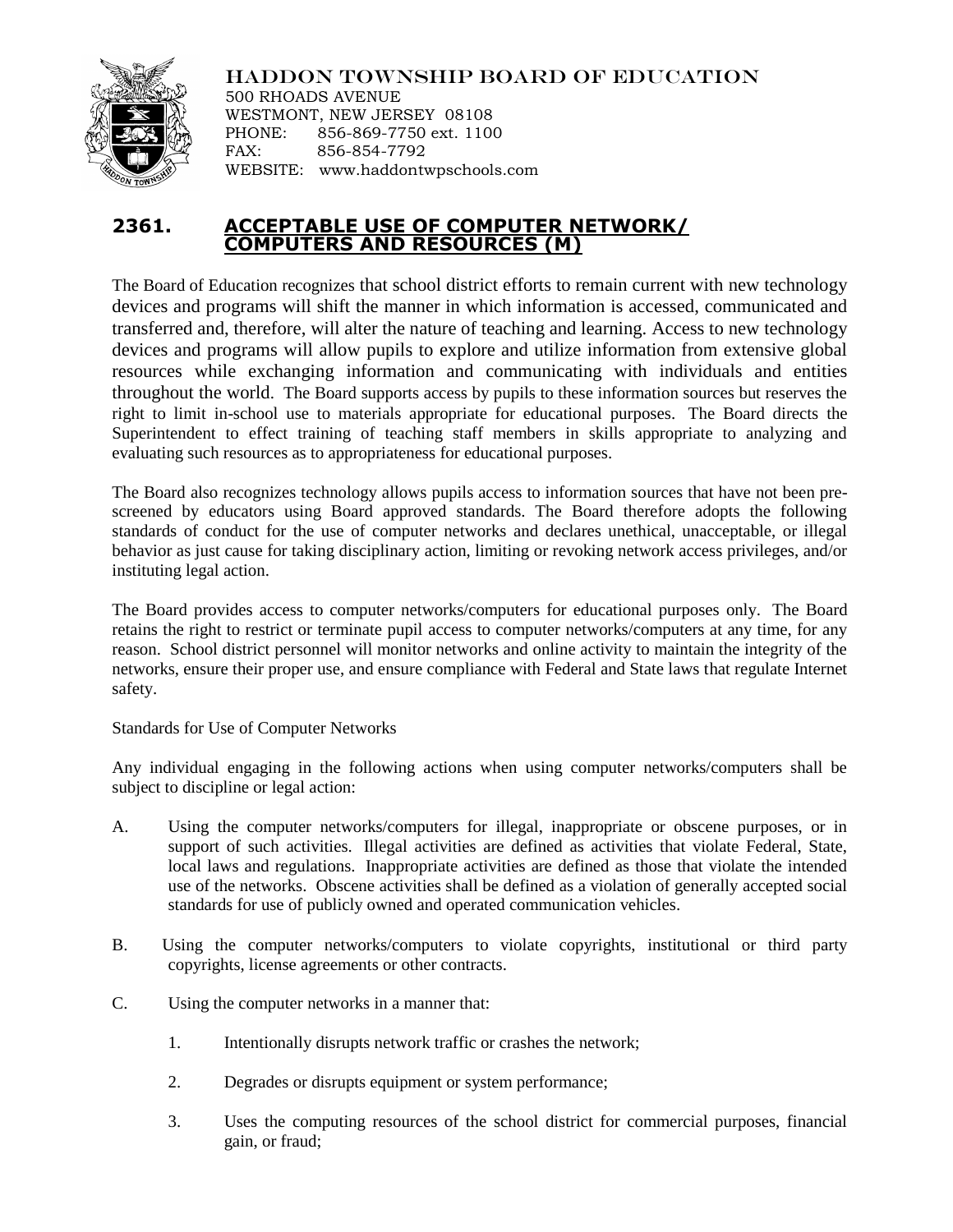- 4. Steals data or other intellectual property;
- 5. Gains or seeks unauthorized access to the files of others or vandalizes the data of another person;
- 6. Gains or seeks unauthorized access to resources or entities;
- 7. Forges electronic mail messages or uses an account owned by others;
- 8. Invades privacy of others;
- 9. Posts anonymous messages;
- 10. Possesses any data which is a violation of this Policy; and/or
- 11. Engages in other activities that do not advance the educational purpose for which computer networks/computers are provided.
- 12. Intentionally attempts to interfere with the monitoring of network activity.

## Internet Safety Protection

As a condition for receipt of certain Federal funding, the school district shall be in compliance with the Children's Internet Protection Act, the Neighborhood Children's Internet Protection Act, and has installed technology protection measures for all computers in the school district, including computers in media centers/libraries. The technology protection must block and/or filter material and visual depictions that are obscene as defined in Section 1460 of Title 18, United States Code; child pornography, as defined in Section 2256 of Title 18, United States Code; are harmful to minors including any pictures, images, graphic image file or other material or visual depiction that taken as a whole and with respect to minors, appeals to a prurient interest in nudity, sex, or excretion; or depicts, describes, or represents in a patently offensive way, with respect to what is suitable for minors, sexual acts or conduct; or taken as a whole, lacks serious literary, artistic, political, or scientific value as to minors.

This Policy also establishes Internet safety policy and procedures in the district as required in the Neighborhood Children's Internet Protection Act. Policy 2361 addresses access by minors to inappropriate matter on the Internet and World Wide Web; the safety and security of minors when using electronic mail, chat rooms, and other forms of direct electronic communications; unauthorized access, including "hacking" and other unlawful activities by minors online; unauthorized disclosures, use, and dissemination of personal identification information regarding minors; and measures designed to restrict minors' access to materials harmful to minors.

Notwithstanding blocking and/or filtering the material and visual depictions prohibited in the Children's Internet Protection Act and the Neighborhood Children's Internet Protection Act, the Board shall determine other Internet material that is inappropriate for minors.

In accordance with the provisions of the Children's Internet Protection Act, the Superintendent of Schools or designee will develop and ensure education is provided to every pupil regarding appropriate online behavior, including pupils interacting with other individuals on social networking sites and/or chat rooms, and cyberbullying awareness and response.